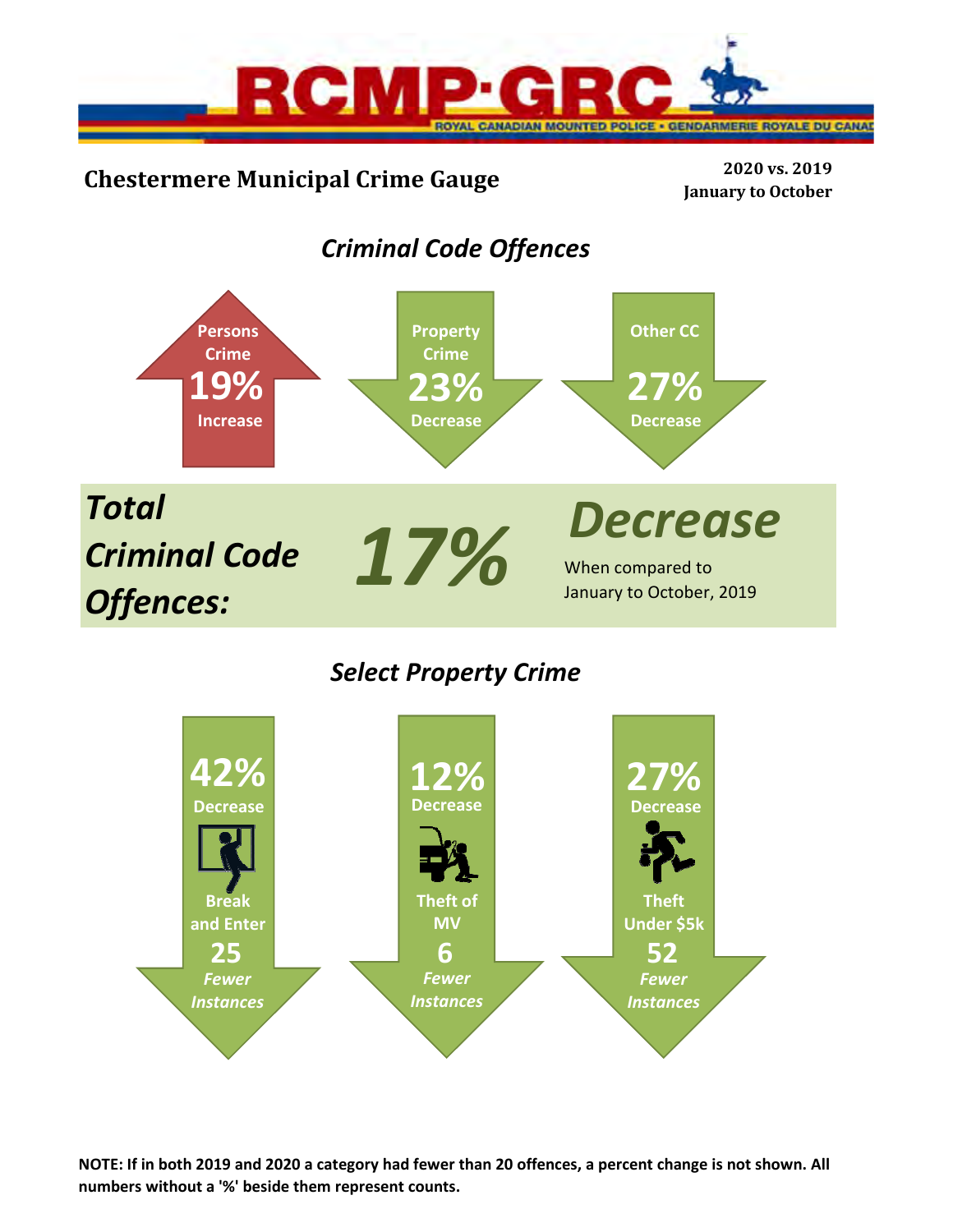## **January to October: 2016 ‐ 2020 Chestermere Municipal Detachment Crime Statistics (Actual)**

All categories contain "Attempted" and/or "Completed" and a state of the state of the state of the November 3, 2020

| <b>CATEGORY</b>                       | <b>Trend</b> | 2016         | 2017           | 2018         | 2019           | 2020           | % Change<br>2016 - 2020 | % Change<br>2019 - 2020 | Avg File +/-<br>per Year |
|---------------------------------------|--------------|--------------|----------------|--------------|----------------|----------------|-------------------------|-------------------------|--------------------------|
| Homicides & Offences Related to Death |              | 0            | 0              | $\mathbf{1}$ | 0              | $\overline{2}$ | N/A                     | N/A                     | 0.4                      |
| Robbery                               |              | 5            | $\mathbf{1}$   | $\mathbf{1}$ | $\mathbf{1}$   | $\overline{2}$ | $-60%$                  | 100%                    | $-0.6$                   |
| <b>Sexual Assaults</b>                |              | 5            | 4              | 10           | 8              | 5              | 0%                      | $-38%$                  | 0.4                      |
| <b>Other Sexual Offences</b>          |              | $\mathbf{1}$ | 4              | 13           | 6              | 8              | 700%                    | 33%                     | 1.6                      |
| Assault                               |              | 75           | 89             | 83           | 68             | 84             | 12%                     | 24%                     | $-0.3$                   |
| Kidnapping/Hostage/Abduction          |              | 0            | $\mathbf{1}$   | $\mathbf 0$  | $\mathbf{1}$   | 3              | N/A                     | 200%                    | 0.6                      |
| Extortion                             |              | $1\,$        | $\mathbf{1}$   | $\sqrt{4}$   | $\overline{2}$ | $\mathbf{1}$   | 0%                      | -50%                    | 0.1                      |
| <b>Criminal Harassment</b>            |              | 23           | 15             | 21           | 32             | 43             | 87%                     | 34%                     | 5.7                      |
| <b>Uttering Threats</b>               |              | 32           | 31             | 55           | 47             | 49             | 53%                     | 4%                      | 5.0                      |
| <b>TOTAL PERSONS</b>                  |              | 142          | 146            | 188          | 165            | 197            | 39%                     | 19%                     | 12.9                     |
| Break & Enter                         |              | 52           | 55             | 54           | 59             | 34             | $-35%$                  | $-42%$                  | $-3.2$                   |
| Theft of Motor Vehicle                |              | 56           | 63             | 92           | 52             | 46             | $-18%$                  | $-12%$                  | $-3.1$                   |
| Theft Over \$5,000                    |              | 10           | 18             | 17           | 14             | 12             | 20%                     | $-14%$                  | 0.0                      |
| Theft Under \$5,000                   |              | 236          | 252            | 302          | 194            | 142            | -40%                    | $-27%$                  | $-24.6$                  |
| Possn Stn Goods                       |              | 45           | 69             | 90           | 65             | 24             | $-47%$                  | $-63%$                  | $-4.6$                   |
| Fraud                                 |              | 74           | 74             | 80           | 99             | 72             | $-3%$                   | $-27%$                  | 2.1                      |
| Arson                                 |              | 0            | $\overline{2}$ | $\mathbf{1}$ | 3              | $\overline{2}$ | N/A                     | $-33%$                  | 0.5                      |
| <b>Mischief To Property</b>           |              | 136          | 170            | 219          | 125            | 136            | 0%                      | 9%                      | $-4.5$                   |
| <b>TOTAL PROPERTY</b>                 |              | 609          | 703            | 855          | 611            | 468            | $-23%$                  | $-23%$                  | $-37.4$                  |
| Offensive Weapons                     |              | 14           | 18             | 18           | 20             | 10             | -29%                    | $-50%$                  | $-0.6$                   |
| Disturbing the peace                  |              | 59           | 59             | 44           | 43             | 52             | $-12%$                  | 21%                     | $-3.0$                   |
| Fail to Comply & Breaches             |              | 25           | 37             | 49           | 65             | 25             | 0%                      | $-62%$                  | 2.8                      |
| <b>OTHER CRIMINAL CODE</b>            |              | 28           | 31             | 41           | 36             | 32             | 14%                     | $-11%$                  | 1.3                      |
| <b>TOTAL OTHER CRIMINAL CODE</b>      |              | 126          | 145            | 152          | 164            | 119            | $-6%$                   | $-27%$                  | 0.5                      |
| TOTAL CRIMINAL CODE                   |              | 877          | 994            | 1,195        | 940            | 784            | $-11%$                  | $-17%$                  | $-24.0$                  |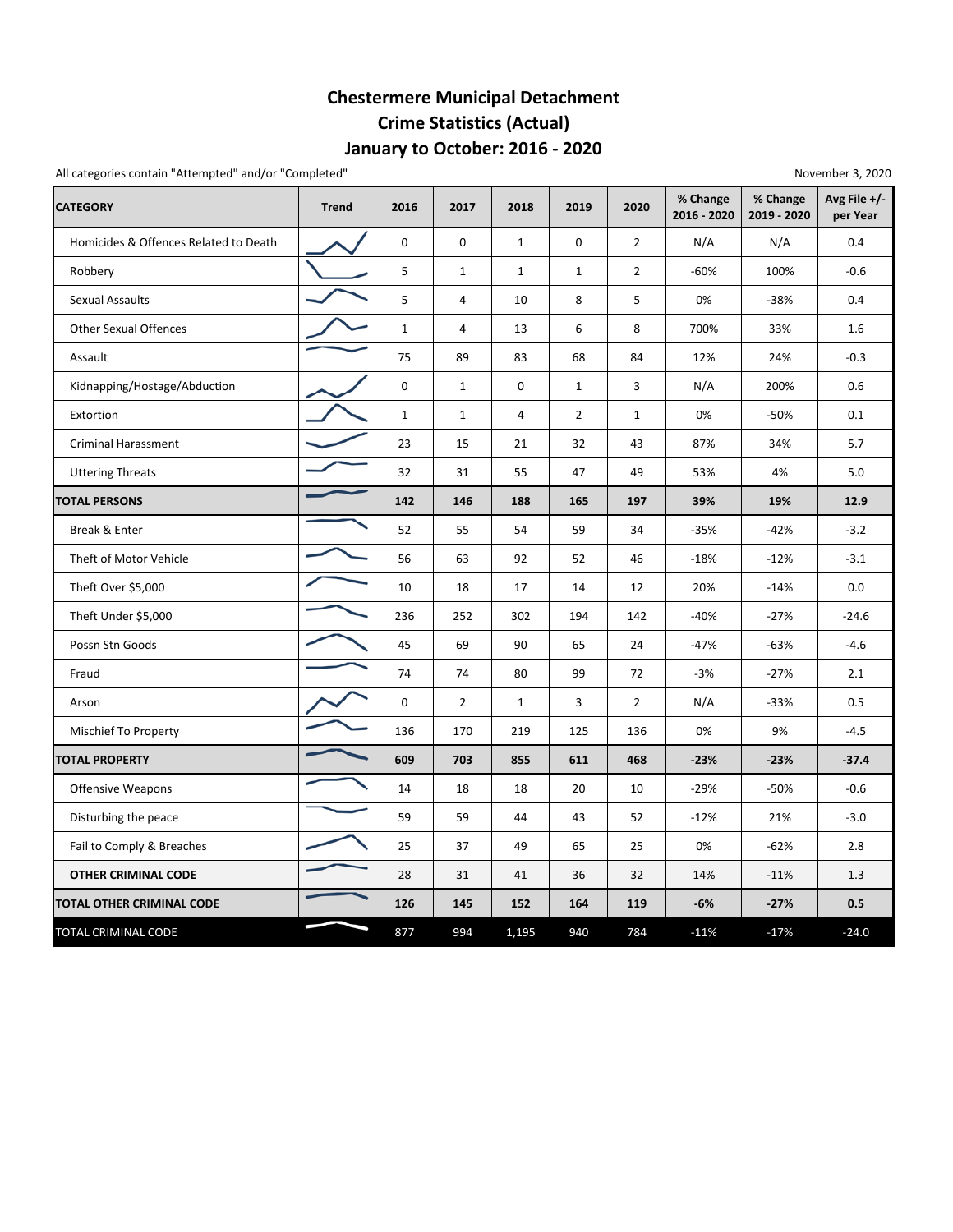## **January to October: 2016 ‐ 2020 Chestermere Municipal Detachment Crime Statistics (Actual)**

All categories contain "Attempted" and/or "Completed" and a state of the state of the state of the November 3, 2020

| <b>CATEGORY</b>                        | <b>Trend</b> | 2016                     | 2017           | 2018         | 2019           | 2020           | % Change<br>2016 - 2020 | % Change<br>2019 - 2020 | Avg File +/-<br>per Year |
|----------------------------------------|--------------|--------------------------|----------------|--------------|----------------|----------------|-------------------------|-------------------------|--------------------------|
| Drug Enforcement - Production          |              | 3                        | 1              | 0            | 0              | 0              | $-100%$                 | N/A                     | $-0.7$                   |
| Drug Enforcement - Possession          |              | 64                       | 46             | 40           | 10             | 5              | $-92%$                  | $-50%$                  | $-15.4$                  |
| Drug Enforcement - Trafficking         |              | 15                       | 8              | 5            | 5              | 8              | $-47%$                  | 60%                     | $-1.7$                   |
| Drug Enforcement - Other               |              | 0                        | 0              | 0            | 0              | 0              | N/A                     | N/A                     | 0.0                      |
| <b>Total Drugs</b>                     |              | 82                       | 55             | 45           | 15             | 13             | $-84%$                  | $-13%$                  | $-17.8$                  |
| Cannabis Enforcement                   |              | $\mathsf 0$              | $\mathbf 0$    | 0            | $\overline{2}$ | $\overline{2}$ | N/A                     | 0%                      | 0.6                      |
| Federal - General                      |              | 11                       | 30             | 8            | 11             | 9              | $-18%$                  | $-18%$                  | $-2.3$                   |
| <b>TOTAL FEDERAL</b>                   |              | 93                       | 85             | 53           | 28             | 24             | $-74%$                  | $-14%$                  | $-19.5$                  |
| Liquor Act                             |              | 56                       | 32             | 38           | 33             | 38             | $-32%$                  | 15%                     | $-3.5$                   |
| Cannabis Act                           |              | 0                        | 0              | 0            | 15             | 18             | N/A                     | 20%                     | 5.1                      |
| <b>Mental Health Act</b>               |              | 94                       | 94             | 81           | 89             | 97             | 3%                      | 9%                      | 0.1                      |
| <b>Other Provincial Stats</b>          |              | 112                      | 152            | 129          | 194            | 176            | 57%                     | -9%                     | 17.0                     |
| <b>Total Provincial Stats</b>          |              | 262                      | 278            | 248          | 331            | 329            | 26%                     | $-1%$                   | 18.7                     |
| Municipal By-laws Traffic              |              | 14                       | $\overline{7}$ | 26           | 79             | 28             | 100%                    | $-65%$                  | 10.0                     |
| Municipal By-laws                      |              | 342                      | 374            | 298          | 222            | 327            | $-4%$                   | 47%                     | $-18.2$                  |
| <b>Total Municipal</b>                 |              | 356                      | 381            | 324          | 301            | 355            | 0%                      | 18%                     | $-8.2$                   |
| Fatals                                 |              | 0                        | 0              | 0            | $\mathbf{1}$   | 0              | N/A                     | $-100%$                 | 0.1                      |
| Injury MVC                             |              | 18                       | 21             | 17           | 23             | 16             | $-11%$                  | $-30%$                  | $-0.2$                   |
| Property Damage MVC (Reportable)       |              | 174                      | 215            | 209          | 170            | 113            | $-35%$                  | $-34%$                  | $-16.7$                  |
| Property Damage MVC (Non Reportable)   |              | 18                       | 20             | 37           | 38             | 22             | 22%                     | $-42%$                  | 2.6                      |
| <b>TOTAL MVC</b>                       |              | 210                      | 256            | 263          | 232            | 151            | $-28%$                  | $-35%$                  | $-14.2$                  |
| <b>Provincial Traffic</b>              |              | 1,375                    | 1,626          | 4,240        | 6,392          | 2,767          | 101%                    | $-57%$                  | 755.0                    |
| <b>Other Traffic</b>                   |              | 22                       | 26             | 17           | 21             | 26             | 18%                     | 24%                     | 0.3                      |
| <b>Criminal Code Traffic</b>           |              | 80                       | 85             | 103          | 77             | 64             | $-20%$                  | $-17%$                  | $-4.0$                   |
| <b>Common Police Activities</b>        |              |                          |                |              |                |                |                         |                         |                          |
| <b>False Alarms</b>                    |              | 319                      | 278            | 238          | 87             | 61             | $-81%$                  | $-30%$                  | $-70.7$                  |
| False/Abandoned 911 Call and 911 Act   |              | 14                       | 15             | 15           | 9              | 21             | 50%                     | 133%                    | 0.8                      |
| Suspicious Person/Vehicle/Property     |              | 242                      | 185            | 183          | 219            | 191            | $-21%$                  | $-13%$                  | $-6.8$                   |
| <b>Persons Reported Missing</b>        |              | 32                       | 22             | 37           | 32             | 20             | -38%                    | $-38%$                  | $-1.4$                   |
| <b>Search Warrants</b>                 |              | $\overline{\phantom{a}}$ | $\mathbf{1}$   | $\mathbf{1}$ | $\mathbf{2}$   | 3              | $-57%$                  | 50%                     | $-0.7$                   |
| Spousal Abuse - Survey Code (Reported) |              | 102                      | 177            | 169          | 170            | 156            | 53%                     | -8%                     | 10.1                     |
| Form 10 (MHA) (Reported)               |              | $\mathbf 0$              | $\mathbf 0$    | $\mathbf 0$  | $\mathbf{1}$   | 39             | N/A                     | 3800%                   | 7.9                      |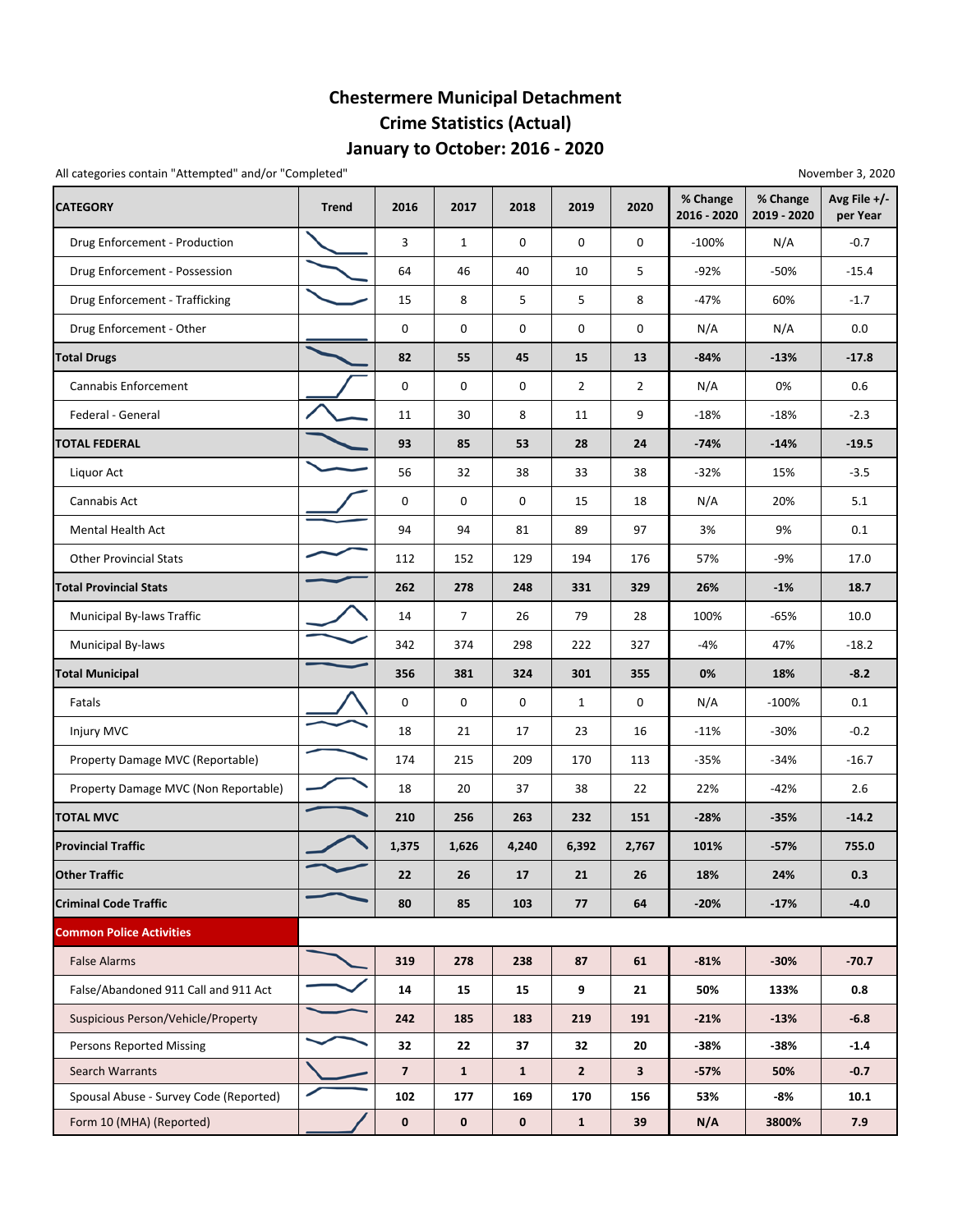### **October: 2016 ‐ 2020 Chestermere Municipal Detachment Crime Statistics (Actual)**

All categories contain "Attempted" and/or "Completed"

| <b>CATEGORY</b>                       | <b>Trend</b> | 2016                    | 2017           | 2018           | 2019           | 2020                    | % Change<br>2016 - 2020 | % Change<br>2019 - 2020 | Avg File $+/-$<br>per Year |
|---------------------------------------|--------------|-------------------------|----------------|----------------|----------------|-------------------------|-------------------------|-------------------------|----------------------------|
| Homicides & Offences Related to Death |              | 0                       | $\mathbf 0$    | $\mathbf 0$    | $\mathbf 0$    | 0                       | N/A                     | N/A                     | 0.0                        |
| Robbery                               |              | 0                       | $\mathbf 0$    | $\mathbf{1}$   | 0              | 0                       | N/A                     | N/A                     | 0.0                        |
| <b>Sexual Assaults</b>                |              | $\mathbf 1$             | 0              | 0              | $\overline{2}$ | 0                       | $-100%$                 | $-100%$                 | 0.0                        |
| <b>Other Sexual Offences</b>          |              | 0                       | $\mathbf{1}$   | $\mathbf{1}$   | $\overline{2}$ | 0                       | N/A                     | $-100%$                 | 0.1                        |
| Assault                               |              | 5                       | 15             | 10             | 6              | 19                      | 280%                    | 217%                    | 1.9                        |
| Kidnapping/Hostage/Abduction          |              | 0                       | $\mathbf 0$    | $\mathbf 0$    | 0              | $\mathbf{1}$            | N/A                     | N/A                     | 0.2                        |
| Extortion                             |              | 0                       | $\mathbf 0$    | 0              | 0              | 0                       | N/A                     | N/A                     | 0.0                        |
| <b>Criminal Harassment</b>            |              | 0                       | $\overline{2}$ | $\overline{2}$ | 6              | 9                       | N/A                     | 50%                     | 2.2                        |
| <b>Uttering Threats</b>               |              | $\mathbf{1}$            | 4              | $\overline{4}$ | 14             | 14                      | 1300%                   | 0%                      | 3.6                        |
| <b>TOTAL PERSONS</b>                  |              | $\overline{\mathbf{z}}$ | 22             | 18             | 30             | 43                      | 514%                    | 43%                     | 8.0                        |
| Break & Enter                         |              | 4                       | 5              | 9              | $\mathbf{1}$   | 5                       | 25%                     | 400%                    | $-0.2$                     |
| Theft of Motor Vehicle                |              | 11                      | 5              | 14             | 5              | 5                       | $-55%$                  | 0%                      | $-1.2$                     |
| Theft Over \$5,000                    |              | 0                       | $\mathbf{1}$   | $\overline{2}$ | $\mathbf{1}$   | $\mathbf{1}$            | N/A                     | 0%                      | 0.2                        |
| Theft Under \$5,000                   |              | 27                      | 26             | 30             | 26             | 22                      | $-19%$                  | $-15%$                  | $-1.0$                     |
| Possn Stn Goods                       |              | 3                       | 10             | 15             | 5              | 0                       | $-100%$                 | $-100%$                 | $-1.1$                     |
| Fraud                                 |              | 6                       | 9              | 8              | 11             | $\overline{7}$          | 17%                     | $-36%$                  | 0.4                        |
| Arson                                 |              | 0                       | 0              | 0              | $\mathbf{1}$   | 0                       | N/A                     | $-100%$                 | 0.1                        |
| Mischief To Property                  |              | 19                      | 20             | 18             | $\overline{7}$ | 22                      | 16%                     | 214%                    | $-0.7$                     |
| <b>TOTAL PROPERTY</b>                 |              | 70                      | 76             | 96             | 57             | 62                      | $-11%$                  | 9%                      | $-3.5$                     |
| Offensive Weapons                     |              | 0                       | 3              | 4              | $\overline{2}$ | 0                       | N/A                     | $-100%$                 | $-0.1$                     |
| Disturbing the peace                  |              | 6                       | 6              | 6              | $\overline{2}$ | $\overline{2}$          | $-67%$                  | 0%                      | $-1.2$                     |
| Fail to Comply & Breaches             |              | $\mathbf{1}$            | 3              | 6              | 0              | 5                       | 400%                    | N/A                     | 0.5                        |
| <b>OTHER CRIMINAL CODE</b>            |              | $\mathbf{1}$            | $\mathbf 0$    | 3              | $\mathbf{1}$   | 0                       | $-100%$                 | $-100%$                 | $-0.1$                     |
| <b>TOTAL OTHER CRIMINAL CODE</b>      |              | 8                       | 12             | 19             | 5              | $\overline{\mathbf{z}}$ | $-13%$                  | 40%                     | $-0.9$                     |
| TOTAL CRIMINAL CODE                   |              | 85                      | 110            | 133            | 92             | 112                     | 32%                     | 22%                     | 3.6                        |

November 3, 2020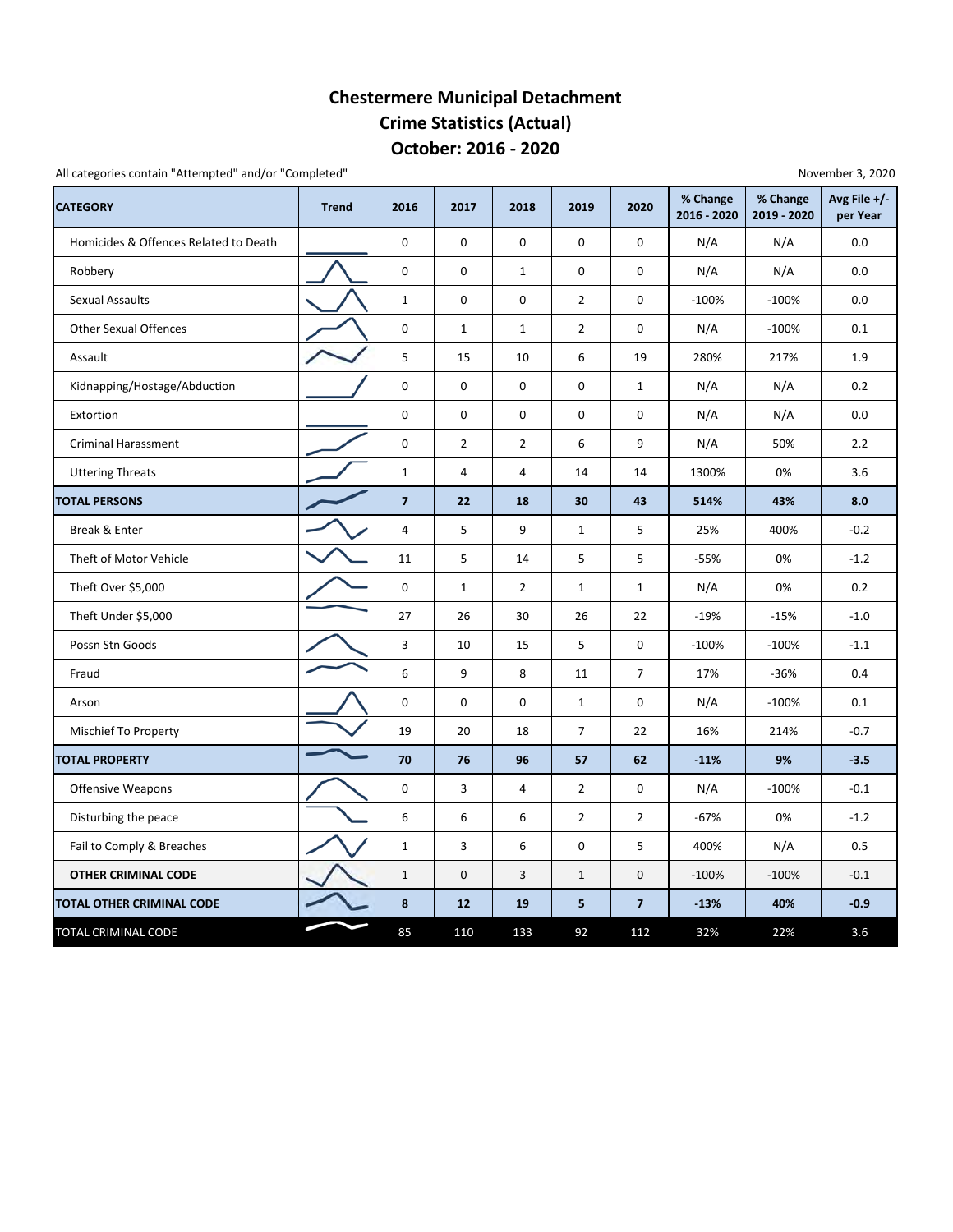### **October: 2016 ‐ 2020 Chestermere Municipal Detachment Crime Statistics (Actual)**

All categories contain "Attempted" and/or "Completed" November 3, 2020

| <b>CATEGORY</b>                        | <b>Trend</b> | 2016           | 2017           | 2018             | 2019           | 2020           | % Change<br>2016 - 2020 | % Change<br>2019 - 2020 | Avg File +/-<br>per Year |
|----------------------------------------|--------------|----------------|----------------|------------------|----------------|----------------|-------------------------|-------------------------|--------------------------|
| Drug Enforcement - Production          |              | $\mathbf{1}$   | 0              | 0                | 0              | 0              | $-100%$                 | N/A                     | $-0.2$                   |
| Drug Enforcement - Possession          |              | 6              | 5              | $\mathbf{1}$     | 0              | 0              | $-100%$                 | N/A                     | $-1.7$                   |
| Drug Enforcement - Trafficking         |              | $\mathbf{1}$   | 0              | $\mathbf{1}$     | $\mathbf{1}$   | 0              | $-100%$                 | $-100%$                 | $-0.1$                   |
| Drug Enforcement - Other               |              | 0              | 0              | 0                | 0              | 0              | N/A                     | N/A                     | 0.0                      |
| <b>Total Drugs</b>                     |              | 8              | 5              | $\overline{2}$   | $\mathbf{1}$   | $\bf{0}$       | $-100%$                 | $-100%$                 | $-2.0$                   |
| Cannabis Enforcement                   |              | 0              | 0              | $\mathbf 0$      | 0              | 0              | N/A                     | N/A                     | 0.0                      |
| Federal - General                      |              | $\mathbf{1}$   | 1              | 0                | 0              | 0              | $-100%$                 | N/A                     | $-0.3$                   |
| <b>TOTAL FEDERAL</b>                   |              | 9              | 6              | $\overline{2}$   | $\mathbf{1}$   | $\bf{0}$       | $-100%$                 | $-100%$                 | $-2.3$                   |
| Liquor Act                             |              | 4              | 1              | 3                | $\mathbf{1}$   | 4              | 0%                      | 300%                    | 0.0                      |
| Cannabis Act                           |              | 0              | 0              | 0                | 0              | $\overline{2}$ | N/A                     | N/A                     | 0.4                      |
| <b>Mental Health Act</b>               |              | 10             | $\overline{7}$ | 14               | 11             | 7              | $-30%$                  | $-36%$                  | $-0.2$                   |
| <b>Other Provincial Stats</b>          |              | 4              | 17             | 11               | 8              | 14             | 250%                    | 75%                     | 1.1                      |
| <b>Total Provincial Stats</b>          |              | 18             | 25             | 28               | 20             | 27             | 50%                     | 35%                     | 1.3                      |
| Municipal By-laws Traffic              |              | 0              | 1              | 6                | 12             | 0              | N/A                     | $-100%$                 | $1.1$                    |
| Municipal By-laws                      |              | 27             | 30             | 14               | 18             | 27             | 0%                      | 50%                     | $-1.2$                   |
| <b>Total Municipal</b>                 |              | 27             | 31             | 20               | 30             | 27             | 0%                      | $-10%$                  | $-0.1$                   |
| Fatals                                 |              | 0              | 0              | 0                | 0              | 0              | N/A                     | N/A                     | 0.0                      |
| Injury MVC                             |              | 3              | $\overline{2}$ | 0                | 5              | $\overline{2}$ | $-33%$                  | -60%                    | 0.1                      |
| Property Damage MVC (Reportable)       |              | 18             | 19             | 24               | $\overline{7}$ | 9              | -50%                    | 29%                     | $-3.0$                   |
| Property Damage MVC (Non Reportable)   |              | 3              | 2              | $\overline{2}$   | 5              | 3              | 0%                      | $-40%$                  | 0.3                      |
| <b>TOTAL MVC</b>                       |              | 24             | 23             | 26               | 17             | 14             | $-42%$                  | $-18%$                  | $-2.6$                   |
| <b>Provincial Traffic</b>              |              | 80             | 404            | 595              | 604            | 269            | 236%                    | $-55%$                  | 57.8                     |
| <b>Other Traffic</b>                   |              | $\overline{2}$ | 3              | $\bf{0}$         | 3              | 6              | 200%                    | 100%                    | 0.8                      |
| <b>Criminal Code Traffic</b>           |              | 9              | 10             | 15               | 13             | 6              | $-33%$                  | $-54%$                  | $-0.3$                   |
| <b>Common Police Activities</b>        |              |                |                |                  |                |                |                         |                         |                          |
| <b>False Alarms</b>                    |              | 29             | 29             | $\boldsymbol{9}$ | 8              | 6              | $-79%$                  | $-25%$                  | $-6.7$                   |
| False/Abandoned 911 Call and 911 Act   |              | $\mathbf{2}$   | $\mathbf{1}$   | $\mathbf{2}$     | $\mathbf{1}$   | $\mathbf{1}$   | -50%                    | 0%                      | $-0.2$                   |
| Suspicious Person/Vehicle/Property     |              | 31             | 20             | 14               | 17             | 21             | $-32%$                  | 24%                     | $-2.3$                   |
| <b>Persons Reported Missing</b>        |              | 3              | $\mathbf{1}$   | $\overline{2}$   | 5              | $\mathbf{1}$   | $-67%$                  | $-80%$                  | 0.0                      |
| Search Warrants                        |              | $\mathbf 0$    | $\pmb{0}$      | $\mathbf{1}$     | $\mathbf 0$    | $\mathbf 0$    | N/A                     | N/A                     | 0.0                      |
| Spousal Abuse - Survey Code (Reported) |              | 8              | 23             | 15               | 13             | 26             | 225%                    | 100%                    | 2.6                      |
| Form 10 (MHA) (Reported)               |              | $\pmb{0}$      | $\mathbf 0$    | $\mathbf 0$      | $\mathbf{1}$   | $\mathbf{3}$   | N/A                     | 200%                    | 0.7                      |